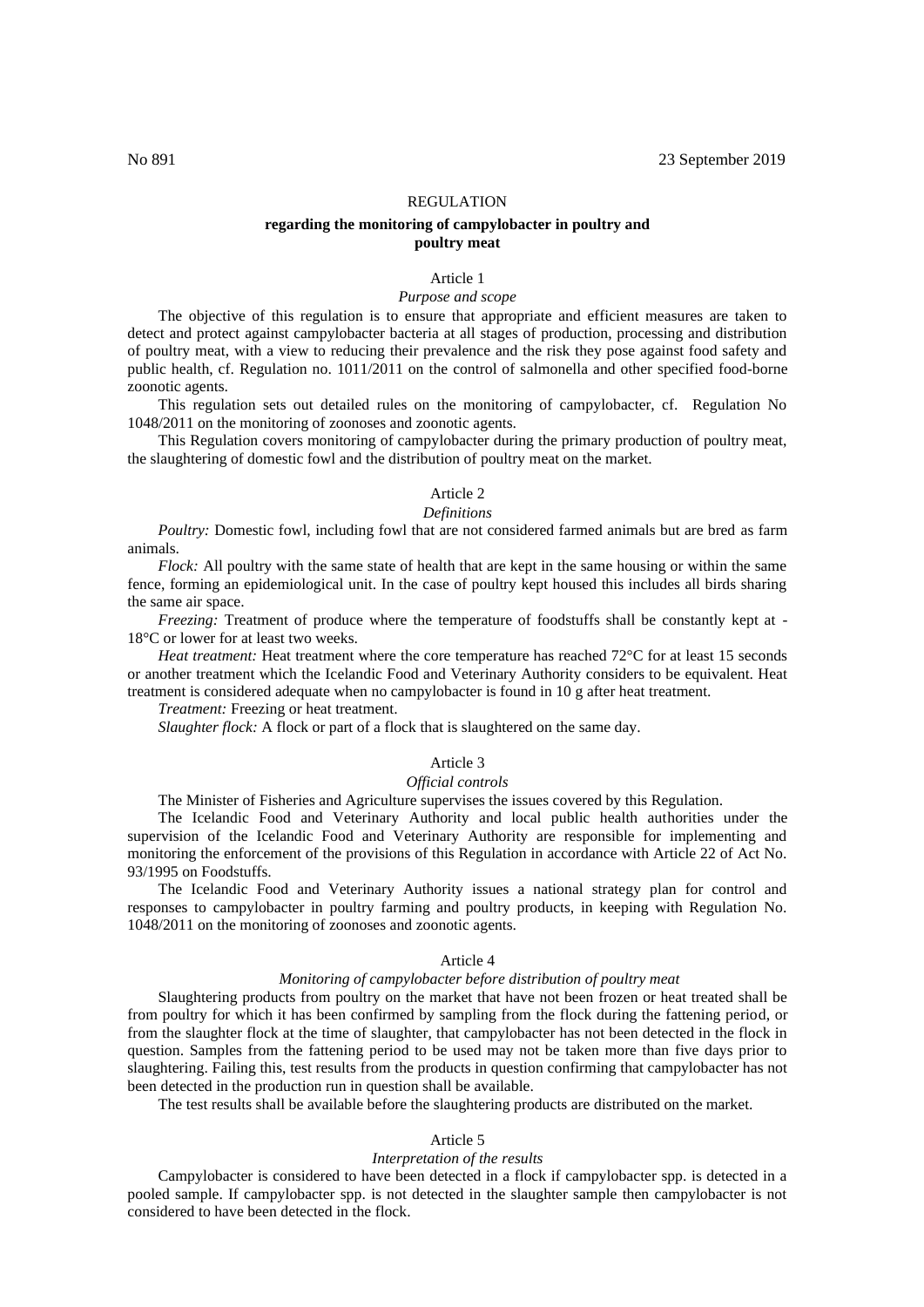Campylobacter is considered to have been detected in the slaughter flock if campylobacter spp. exceeds the diagnostic limit (>10 cfu/g) in a pooled sample.

Campylobacter is considered to have been detected in a production run if campylobacter spp. is detected in a pooled sample.

# Article 6

#### *Monitoring intensity of infection of campylobacter during slaughter*

Samples of neck skin shall be taken from slaughter flocks of chickens and turkeys and the results shall be dealt with according to instructions from the Icelandic Food and Veterinary Authority as set out in the national strategy plan of the Icelandic Food and Veterinary Authority for control and responses for campylobacter in poultry farming and poultry products, in keeping with Article 3.

# Article 7

# *Obligations of food businesses*

Food businesses shall take the samples for the monitoring of campylobacter referred to in Articles 4 and 6 in accordance with Annex I. Food businesses shall be able to present results from the testing of samples for a period of no less than 5 years.

Food businesses shall bear all expenses of sampling and testing of samples.

Food businesses shall inform the Icelandic Food and Veterinary Authority of the results from the testing of samples according to Section C of Annex I.

#### Article 8

#### *Legal reference and entry into force*

This Regulation is adopted in accordance with the authority contained in Paragraph 6 of Article 8a and Article 29 of Act No. 25/1993 on Animal Diseases and Measures to Control Them as well as Article 31a of Act No. 93/1995 on Foodstuffs and having regard to Regulation No. 1048/2011 (2003/99/EC) on the monitoring of zoonoses (diseases that can be passed between humans and animals) and zoonotic agents, and Regulation No 1011/2011 on the entry into force of Regulation No 2160/2003 of the European Parliament and of the Council on the control of salmonella and other specified food-borne zoonotic agents. This regulation shall enter into force on 1 January 2020.

*The Ministry of Industries and Innovation, 23 September 2019.*

**Kristján Þór Júlíusson** Minister of Fisheries and Agriculture.

*Kristján Skarphéðinsson.*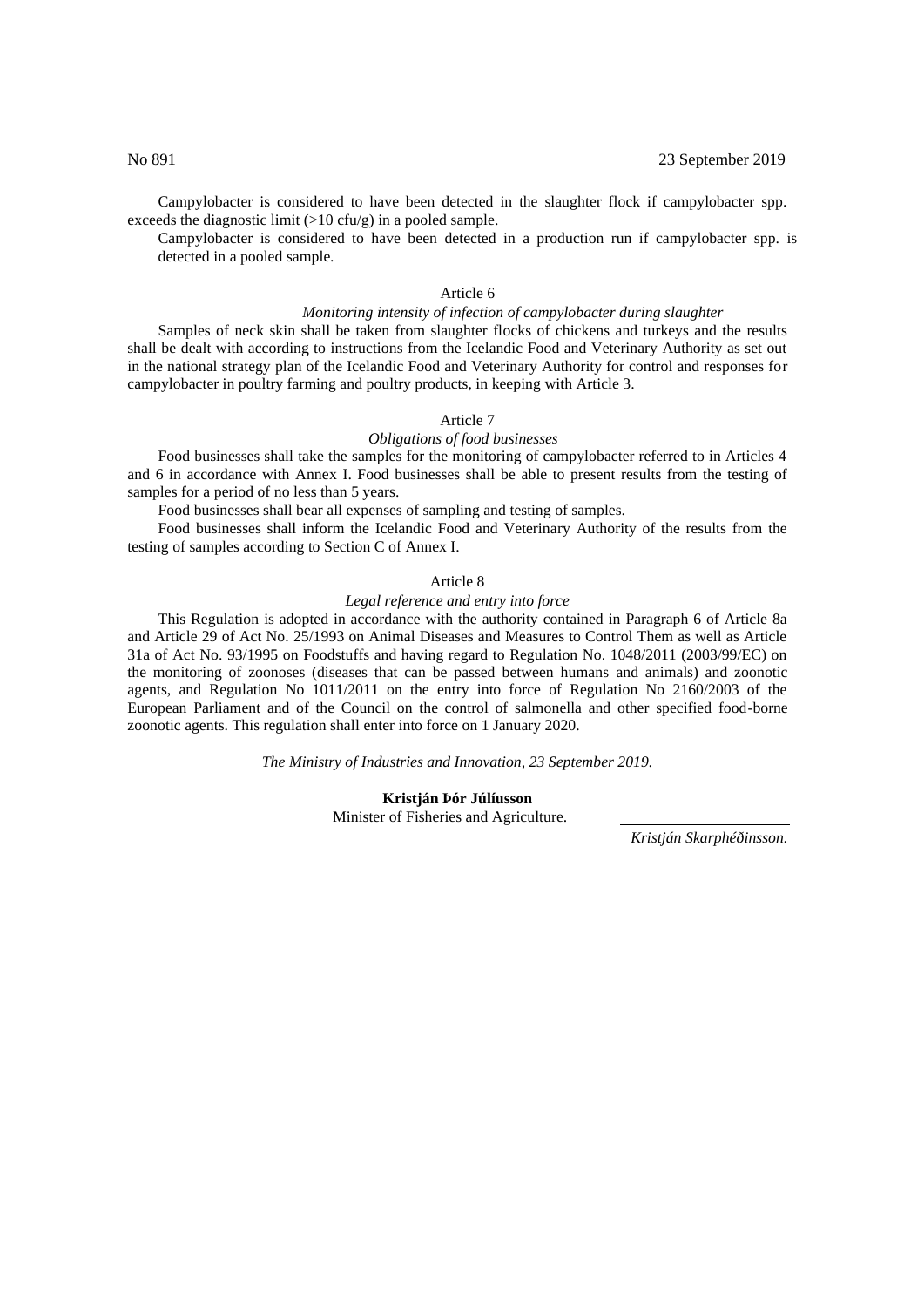# ANNEX I

# **A. Sampling**

# *1. Sampling from rearing flocks of domestic poultry*

One pooled sample shall be taken from a rearing flock, consisting of 10 individual samples of fresh faeces, taken from a number of sites in the rearing house, a minimum of 10 g.

#### *2. Sampling at slaughter*

3-5 g of neck skin shall be taken from at least 3 birds picked at random from the slaughter flock of chickens and turkeys. Samples taken according to Article 4 shall also be taken from domestic poultry other than chicken and turkeys. The neck skin samples are added to a single pooled sample of at least 26 g. The samples are taken from the carcasses after refrigeration. The pooled sample can be used for testing salmonella as long as the sample is taken in accordance with the Icelandic Food and Veterinary Authority's National Control and Action Programme with regard to Salmonella in poultry farming and poultry products..

#### *3. Sampling from products*

3 packages/units are selected randomly from each production run, a minimum of 200 g in total. If the packaging contains more than three units, selecting that packaging is sufficient. Emphasis shall be placed on taking whole chicken with the skin or chicken products with the skin and that nothing has been added to the product.

# **B. Testing of samples**

### *1. Transporting and preparing samples*

#### *1.1 Samples from breed flocks of domestic poultry*

If the sample will arrive at an official laboratory within 24 hrs. from sampling, the sample may be stored and transported at room temperature or lower, but never below 1°C.

If the sample will arrive at an official laboratory 24-48 hrs. from sampling, the sample shall be stored and transported at a temperature between 1-8°C.

The sample may not freeze and shall be protected from sunlight.

## *1.2 Samples taken when slaughtering or from products*

The samples shall be stored and transported to an official laboratory at a temperature between 1-8°C. The sample may not freeze and shall be protected from sunlight.

#### *1.3 Sample preparation*

Samples shall be stored in a refrigerator at the laboratory. A maximum of 48 hrs. may pass from the sampling until the testing begins. Samples which have reached  $0^{\circ}$ C or below are not fit for testing.

Treatment of faecal samples: In order to prepare an initial solution of the sample (dilution 1:10) in the laboratory, a minimum of 10 g of the testing amount shall be added to ninefold its amount (90 ml) of buffered peptone water. The buffered peptone water shall be allowed to reach room temperature prior to the addition. The mixture shall be treated in a stomacher for approximately one minute. Foaming shall be avoided by removing as much air as possible from the stomacher bag. The sample is tested to determine the existence of campylobacter on agar plates with selective medium according to instructions in the standard.

Treatment of neck skin samples: In order to prepare an initial solution of the sample (dilution 1:10) in the laboratory, a minimum of 26 g of the testing amount shall be added to ninefold its amount (234 ml) of buffered peptone water. The buffered peptone water shall be allowed to reach room temperature prior to the addition. The mixture shall be treated in a stomacher for approximately one minute. Foaming shall be avoided by removing as much air as possible from the stomacher bag. 10 ml ( $\sim$  1 g) of the initial solution of the sample shall be transferred to an empty, sterilised test tube and 1 ml out of 10 ml shall be used to determine the total amount of campylobacter on agar plates with selective medium. The rest of the initial solution of the sample (250 ml  $\sim$  25 g) shall be used to detect salmonella.

Treatment of meat samples from products: In a laboratory, take 3-10 g from a piece of meat from each packaging, including a maximum amount of skin in products with skin. In the case of whole birds, samples are taken from the skin of the neck. The samples are added to one pooled sample of at least 10 g, to be tested according to the relevant standard.